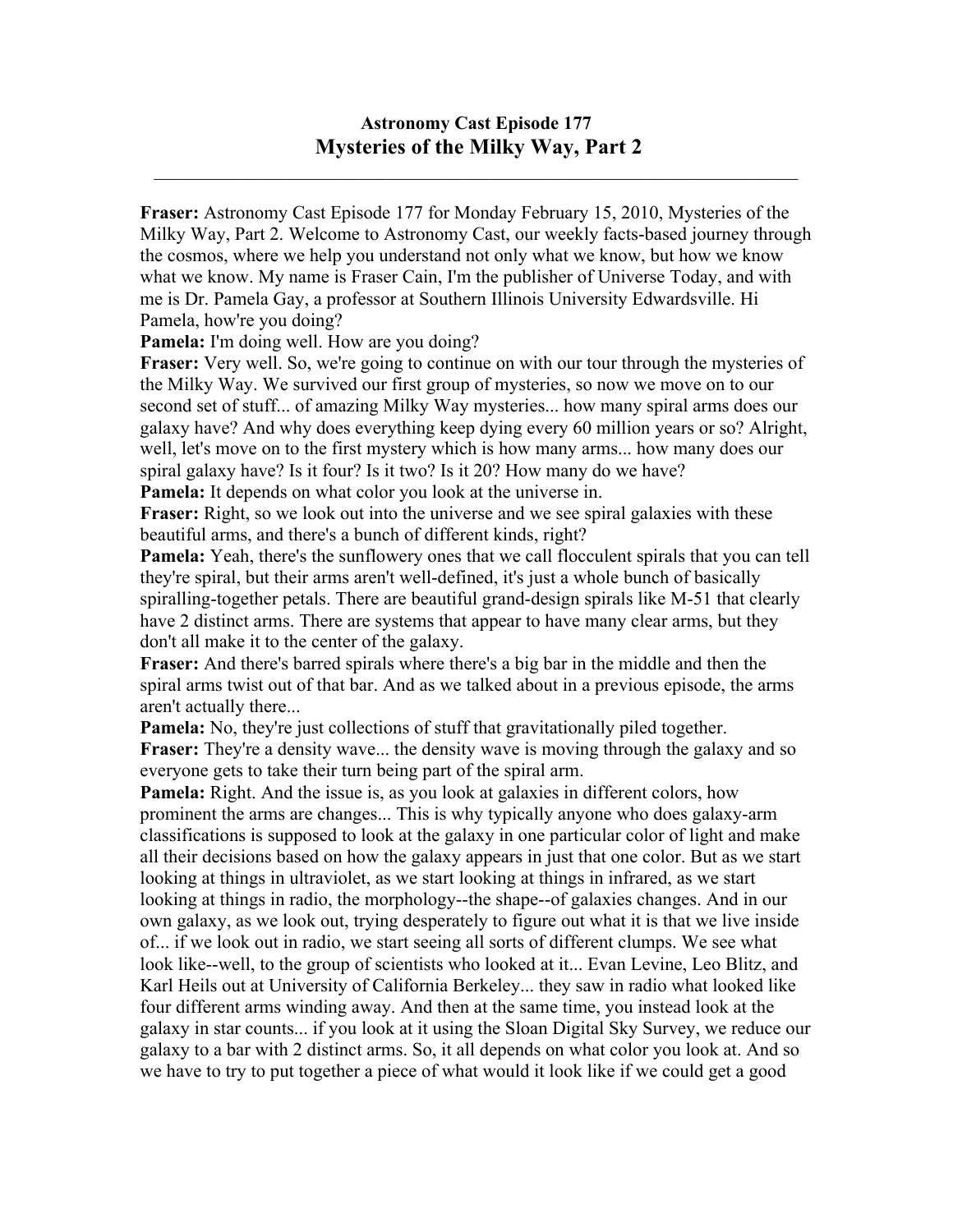distance a way, look down on it properly, and then only see it in blue light to give it to give it the same type of classification we might give M-51 or Andromeda. **Fraser:** So, only in blue light?

**Pamela:** Well, that's how you're supposed to do it. That way everything is nice and symmetric. The problem is dust obscures things. So, in some cases when you start looking at galaxies in colors that either highlight where all the star formation is like ultraviolet, or allow you to look through the dust like infrared, you start being able to see structure that you can't see when you look at it in nice, normal blue-filtered... B-filtered light. And so the color matters, because it determines what you can and can't see. **Fraser:** And so, if we were to look at our galaxy from far away with that blue light, how

many spiral arms do we have?

**Pamela:** Probably... probably... two and some fragmenty things wanting to be arms. **Fraser:** That's amazing that they could figure that out. You know? It's like you're standing in the middle of your house and you don't know what color your house is, and you're like... quick... what color is your house? And you're like well, I can see reflection of my house off that window from that other house, so I think it's white... but I can't really tell... yeah, that's amazing that they can do that.

**Pamela:** And we still can't see the other side, so there could be chunks of arms that we can't see.

**Fraser:** Alright, let's move on to our next question... our next mystery... Where are all of our sibling stars? Where are all the stars that formed out of the solar nebula with us? And I guess we can see... when we look out in space we can see star clusters at various points, right? There's these nebulae like the Orion Nebula, these star-forming... the Carinae nebula... the star-forming regions, and then we can see these open clusters of stars where there's a large collection of stars, like there's the Pleiades where they're still kind of together and they're surrounded by some nebula material, and then these wider open clusters, and then they break apart and they're completely gone. So, where are all of our siblings?

**Pamela:** We don't know.

**Fraser:** Should we be able to see them? Is that puzzling that we can't see them, or is it just normal to expect after 4.6 billion years you won't be able to see the stars that you formed with?

**Pamela:** Like all siblings, you go through a period of not liking to talk to one another. The problem is with stars, you never get past that period. Initially, everything starts out bound together in a nice knit star-forming region where you still have wisps of dust spanning from one object to another as they all collapse together and warm up their starforming region. But over time, they blow away the dust, and over time as they orbit around the center, the objects that are closer to the center of the galaxy race forward, and those that are further out from the center lag behind and the entire system stretches out until eventually you are spread out over such a distance and you're mixed together so much with other stripped-away torn apart open clusters that you can't tell just by looking at motions necessarily who began with whom. The best way to start looking for siblings is to very carefully analyze the chemical composition of stars. Look to say... ok, our sun had to have been born out of a star forming region that had this particular chemical composition, and try to find stars that exactly match it. But, more than one thing can match within error... and so it starts to get challenging to say, ok I know this star isn't one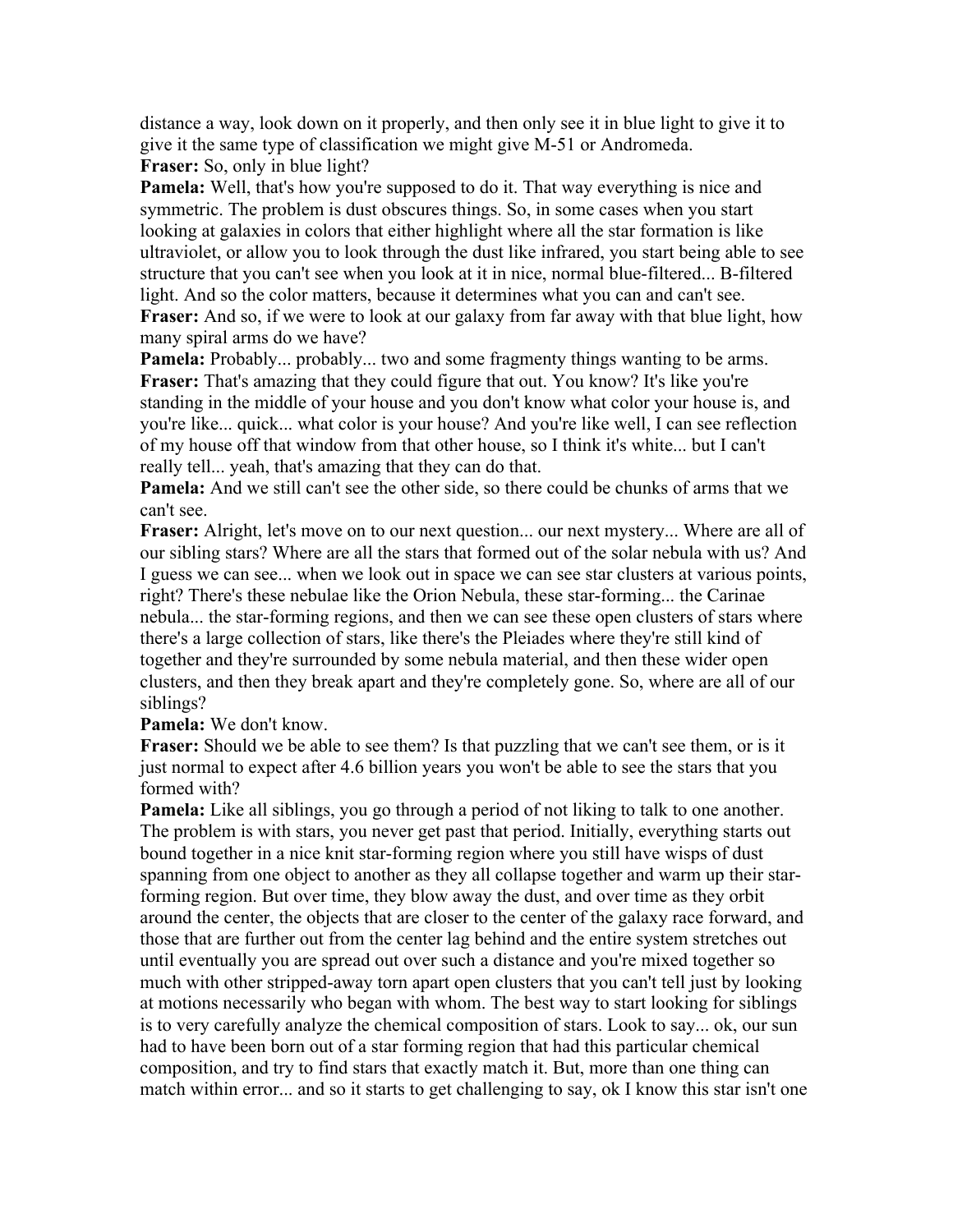I was born with... its composition is completely wrong. But, these over here, maybe... And then you start recreating their kinematics, recreating their motion around the Milky Way. And you have to do both parts... you have to first look at the chemical composition and then recreate the motion. And then you can say maybe... but you can never say anything more than maybe.

**Fraser:** It's kinda similar to the way that we've discovered... we've... astronomers have discovered tidal tails of other galaxies that have been destroyed by the Milky Way. You can see this stream of stars that are separated, but they all have a very similar direction and they in many cases have a similar chemical composition, and so you're going to say oh, those used to be together.

**Pamela:** And they all have the same age...

Fraser: Yeah... yeah... and so at some point, those all got brought in together as part of the Milky Way, but... we can't seem to find our... but how far apart could they get over the 4.6 billion years? I mean could our siblings be on the other side of the galaxy at this point?

**Pamela:** Yeah, they could. And that's the thing is that we could've fully ringed around the galaxy over time and interacted with other stars, flung some of our siblings out towards the outer parts of the galaxy... all sorts of different things are possible over this many years. And so it's a challenge. All we can do is guess and say "this one could be." But, dating a star... figuring out how old it is... is an imprecise science. Because there are so many different interactions that are possible, it's hard to say with certainty that these two objects have been travelling in similar ways.

**Fraser:** And it's like the... there's too many stars that look just too similar to us... it's really hard to say oh yeah, absolutely, two peas in a pod... and there's the third one, and there's the fourth one... all in this big long line... that would be incontrovertible evidence, but in this case it's too squishy... it's too hard to tell. Yeah... that's a hard one.

**Pamela:** Yeah, and it's only every 225 million years that we go around, so we've gone around a whole lot of times.

**Fraser:** Not a lot, though. I mean we've only been around a handful... a few dozen times since the sun formed. I find that quite amazing that we've only been around... it's like what, 220 million years or something like that... yeah, anyway... **Pamela:** 225 million...

**Fraser:** Yeah, so we've only been around a handful of times. Alright, well let's move on to our next mystery. So, why does everybody keep dying every 60 million years?

**Pamela:** I love the way you phrase that.... everyone dies every 60 million years... **Fraser:** Great... everybody's dead again... is it 60 million years again? Yeah... **Pamela:** Yeah...

**Fraser:** So we have these extinction events where like clockwork-ish, every 60-ish million... 60-65 million years, we have a mass extinction event where 90% of life on Earth is destroyed.

**Pamela:** Yeah, this was a very disturbing result, again, to come out of the University of California Berkley people...

**Fraser:** Thanks, Berkley... yes, yes... we get it, we get it... the universe... trying to kill us. But the last big one was the one that killed the dinosaurs that happened, oh... you know, 65 million years ago, in fact... we should be due, shouldn't we?

**Pamela:** We are coming up...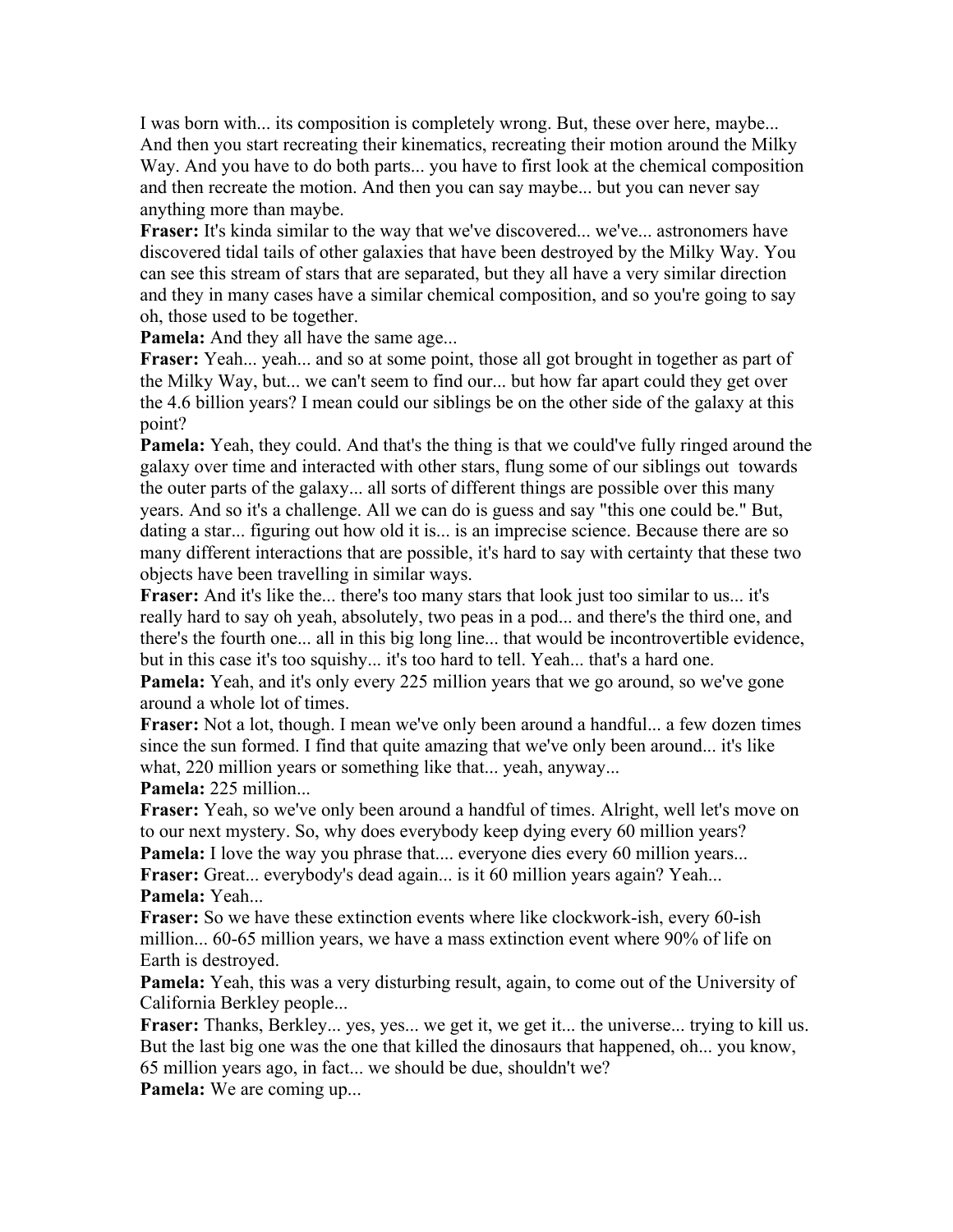**Fraser:** We're due... you know, give or take a few million years. So, ok, is this true? Is that for sure happening?

**Pamela:** Yeah. This is work that came from Richard Muller and his graduate student Robert Rohde, and they went through the marine records. They went through all of the fossil records to keep track of when did all the extinctions occur... and it's every 62 million... plus or minus 3 million... years. And, it's just like clockwork. Everything dies. And that's never a good thing to discover. But, it's what they found. And so people have been trying to figure it out. We know that we tend to get hit with things--asteroids, comets, stuff like that. This explains the extinction event at the cretaceous-tertiary dinosaur extinction boundary 65 million years ago or so... making it due for death again at any moment. So the question is why... why does this keep happening? One of the things that's getting looked at is our solar system basically bounces its way around the galaxy, and as it orbits and orbits and orbits it essentially goes up and down through the disk and it's thought that as it goes through higher density and lower density areas perhaps one of two different things is happening. Either we're getting bombarded with more cosmic rays which is bad for life and causes mass extinction, or by going through higher density areas it's causing asteroid infall, it's causing more comet infall and perhaps that's causing death, destruction, extinction. But, we're not exactly sure what it is. But, we're on the right track and knowing that things die every 62 million years is at least the start to preventing death at any moment.

**Fraser:** Right, so we can imagine like a warped record going around a record player, if anybody still remembers what a record is...we need a new analogy... it's like a warped CD. And so it's like a warped X-Box 360 game--do you kids know what I'm talking about? going around. And so the sun is bobbing up and down in the disk of the Milky Way, and so when it reaches the top it almost kind of pops out of the disk of the Milky Way and gets exposed to too much cosmic radiation from the rest of the universe. And then is that fairly solid science? Is our Milky Way actually protecting us from cosmic rays?

**Pamela:** It's one set of research papers...

**Fraser:** Right. So it's like the Milky Way has a great big magnetic field all of its own, or it's able to protect us with gas and dust and stuff like that.

**Pamela:** Which paper you read gives slightly different results. This is all completely new science, that's what's so cool about this. It was only back in 2005 that the 62 million year cycle was discovered, and so now we're going backwards and trying to figure out ok, what's the cause? what's the cause? And we don't have enough data. And so we're looking at models, we're trying to use models where we don't necessarily have all the

measurements we want to reconstruct what's going on, and so there's conflicting theories. **Fraser:** Right, and then the flip side is as the sun bobs down into the galactic plane you get some more dense areas and then that jiggles up all of the Oort cloud and the asteroids around us and we get hit by more of them.

**Pamela:** And as it passes in and out of arms, and as it passes in and out of high-density areas... all of these things are getting looked at and blamed currently.

**Fraser:** Right.

**Pamela:** We're due.

Fraser: And we're due. But you know, don't worry about that. Don't think about that...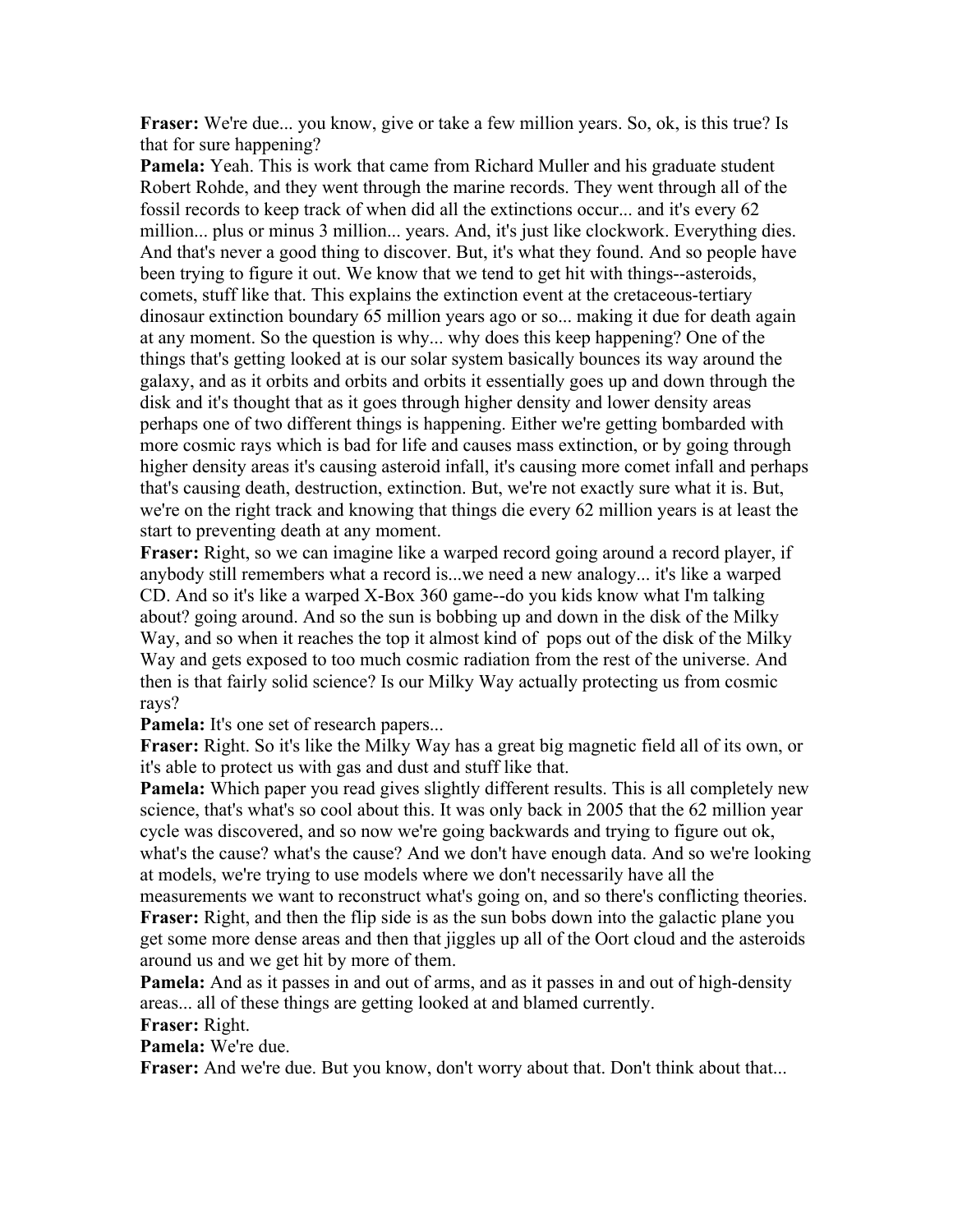**Pamela:** And if you read the literature we're actually undergoing one of the highest rates of extinction ever measured.

**Fraser:** Yeah, but that's kind of our fault, right?

Pamela: Yeah, yeah, we do things to frogs and stuff like that....

**Fraser:** Wait... yeah... oh my God, it's like the Twilight Zone, right? It was us! It was Man who was the most dangerous animal! It wasn't the universe trying to kill us at all! No, the universe is trying to kill us. Alright, so let's move on to our next mystery. So, where are all the G-dwarfs? What's a G-dwarf?

**Pamela:** It's a nice, happy, normal, regular hydrogen-burning star that should still be around no matter when it was formed. These are nice happy long-living objects.

**Fraser:** So, these would be a little smaller than the sun? A little less massive than the sun? And so should have a little longer life span than the sun?

**Pamela:** Yeah.

**Fraser:** And smaller stars are more common than bigger stars? You follow my line of reasoning here?

**Pamela:** Yeah.

**Fraser:** So there should be more of these small, longer-lived stars than the larger stars, and yet there aren't.

**Pamela:** Right. And our sun is actually one of these G-type stars. But it's even stars smaller than this that are missing. We start noticing it with the G-dwarfs. As we look around, our sun still has 5 billion years to go... we're a nice, happy metal-rich star, able to form planets, all sorts of really cool stuff. Now stars that formed in the first moments of the universe, G stars forming in the first moments of the universe, should be just barely on their way out, in some cases. 13.7 plus or minus .2 billion year old universe, sunlike stars live10-ish billion years on the main sequence, we're not seeing them. And the problem is that you'd expect to see these stars that have almost pure hydrogen-helium atmospheres, that haven't been polluted by supernovae. We call these population III stars. And we don't... we look around, we see plenty of metal-poor stars out in globular clusters, out in the halo, but they've still got some iron in them, they've still got titanium in them, they've still got metal. It's just not a lot. And we don't know where the things without metal are.

**Fraser:** So there should be a group of stars that formed right after the Big Bang, from the primordial hydrogen and helium created in the Big Bang, but yet weren't large enough to detonate a supernovae. They should have just been happily plugging away for 13.7 billion years only half way through their life span. And we should see these. **Pamela:** Yeah.

**Fraser:** And we see none?

**Pamela:** We haven't found a Pop III star yet. We've found things that come close, but we haven't actually found a Pop III star yet.

**Fraser:** And there should be Pop III red dwarfs everywhere.

**Pamela:** Right.

Fraser: And we don't see any of those either...

**Pamela:** No.

**Fraser:** So, clearly that idea is incorrect... something different happened. It's not like we had the primordial hydrogen, it collected in stars of varying sizes, the biggest ones detonated as supernovae, other ones have died as white dwarves. There should be a pile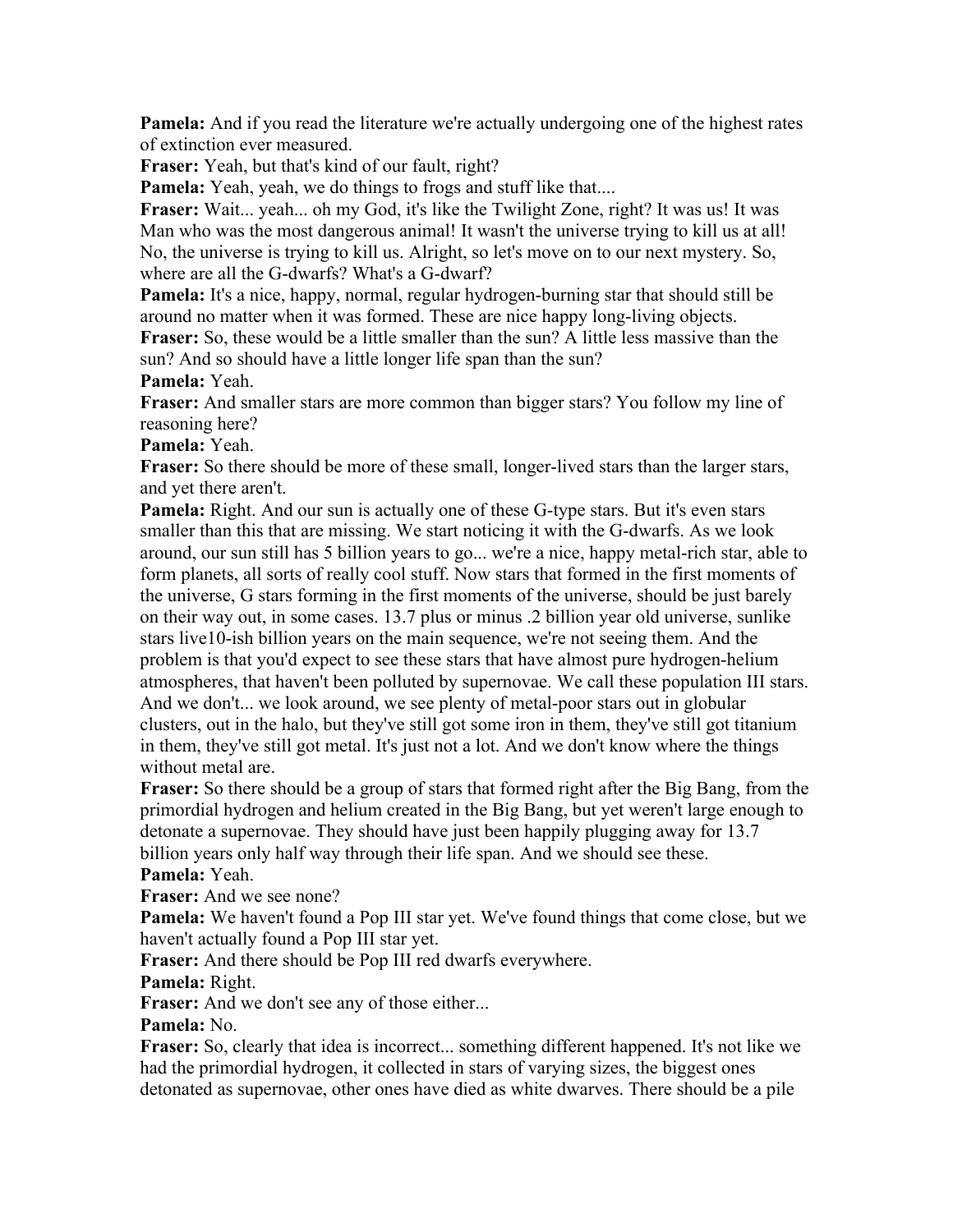of stars out there... in fact the vast majority, right, when you think the vast majority of stars are red dwarves... The vast majority of stars out there should be these ones left over from the primordial hydrogen, but to find none?

**Pamela:** I wouldn't go so far as the "vast majority," because the problem is there is this problem where little stars form last... it takes them longer to crunch down, it takes them longer to gravitationally collapse. So, the really big stars... the ones that blow up as nuclear bombs in the matter of a few million years--they form first. So they do live and die before the littlest stars have a chance to be born. But, there should be stars in between. There should be these intermediate-mass ones. We don't know how much mass was tied up into the very first generation of star formation. The universe was still collapsing, it was still forming structures. It was still just basically neutral hydrogen gas everywhere until that very first generation started to go supernovae and ionize everything. Now, the problem is... how do we get *none*? And so when we try to understand none, the way we get to none is to say, well, maybe when stars are made of only hydrogen and helium, with no metals, they have difficulties doing basic forms of radiating light that need the metals. You get cooling when you have metals involved. Maybe without the metals there to radiate in specific lines, you only get giant stars, and that's the explanation that we work from. In a pure hydrogen helium environment you get giant stars that don't exist in the modern universe because now we have metal. That's one explanation. The other explanation is that the first stars were so giant that they lived and died before any small stars could form so you didn't have any G dwarves, you didn't have anything capable of still being alive today, that formed before the first generation of supernovae. **Fraser:** And those first stars polluted all the remaining material with their metals. **Pamela:** Yes. So you can find things that have evidence of one or two supernovae

infecting them, but you don't have things that have zero supernovae infecting them. **Fraser:** Right. It's a mystery!

## **Pamela:** Yep.

**Fraser:** Alright, I think this will be our last mystery for the day. Which is... where are the intermediate black holes? So... the intermediate-mass black holes. We've got the stellarmass black holes that come from stars exploding, we've got the super-massive black holes that come from millions and millions of stars-worth of mass coming together, but why is there very little in between? You'd think that you'd have stars being put together, creating larger objects, black holes merging together, collections of stars collapsing down together, or maybe even some of those we've talked about... those monster stars in the beginning... maybe they would only have a 100 times the mass of the sun or 1000 times the mass of the sun... But we don't see that at all. Why not?

**Pamela:** We don't know. This is probably going to be one of the most boring mysteries. Yeah, stellar-mass black holes--we get them, we find them, they're sitting there in binary systems waiting for people to discover them and watch gravitational radiation take place and get Nobel prizes--life is good. We see them in the centers of galaxies and supermassive black holes and maybe someday someone will get a Nobel prize for that... but it was two different research teams that argue about it so who knows? But intermediatemass black holes... well we tried looking in globular clusters--they looked like a good place... didn't find any. We've tried looking in dwarf galaxies...maybe these little tiny systems will support littler super-massive black holes, intermediate black holes? **Fraser:** Right, you get a dwarf galaxy's version of a super-massive black hole.